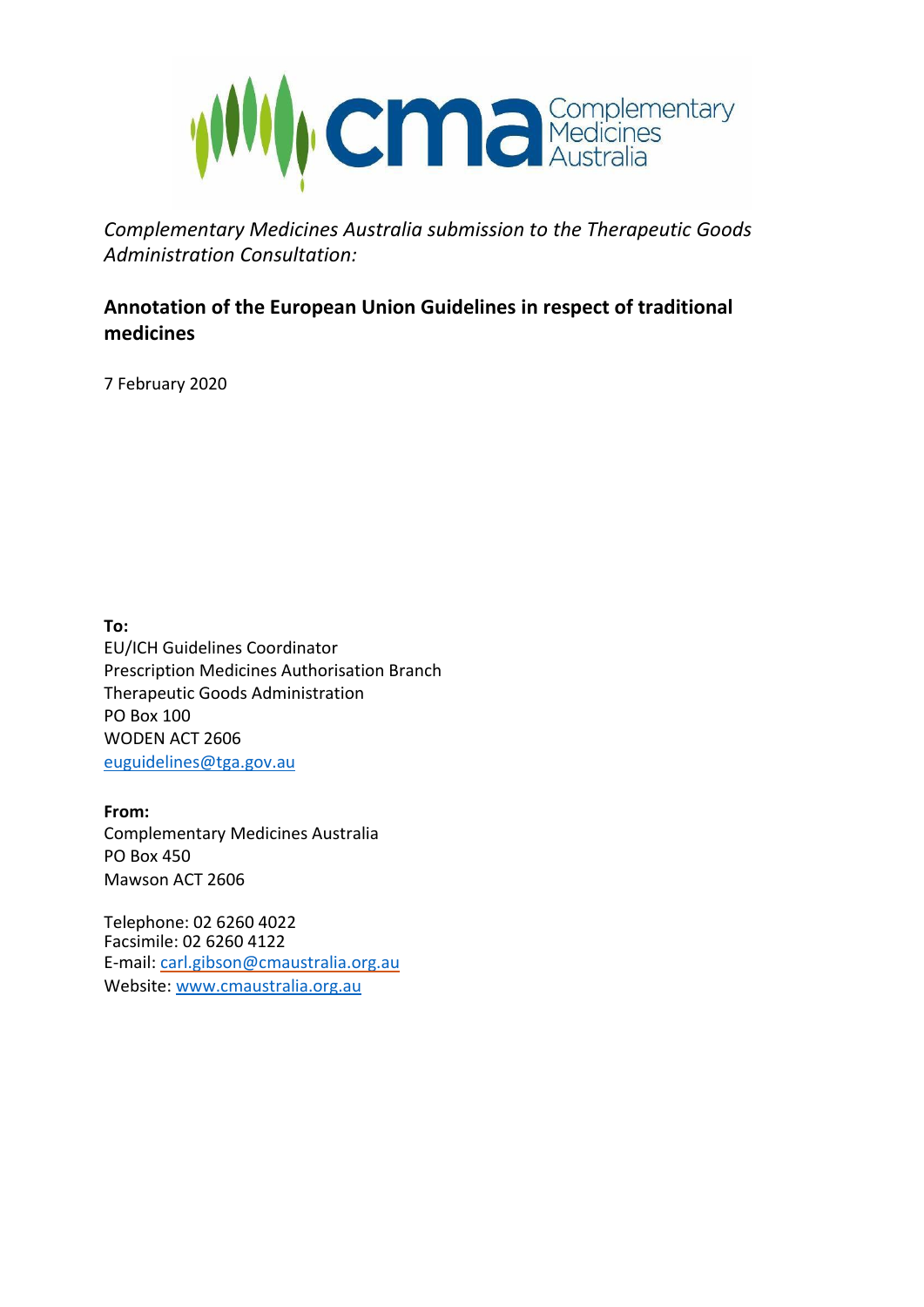

#### **Contents**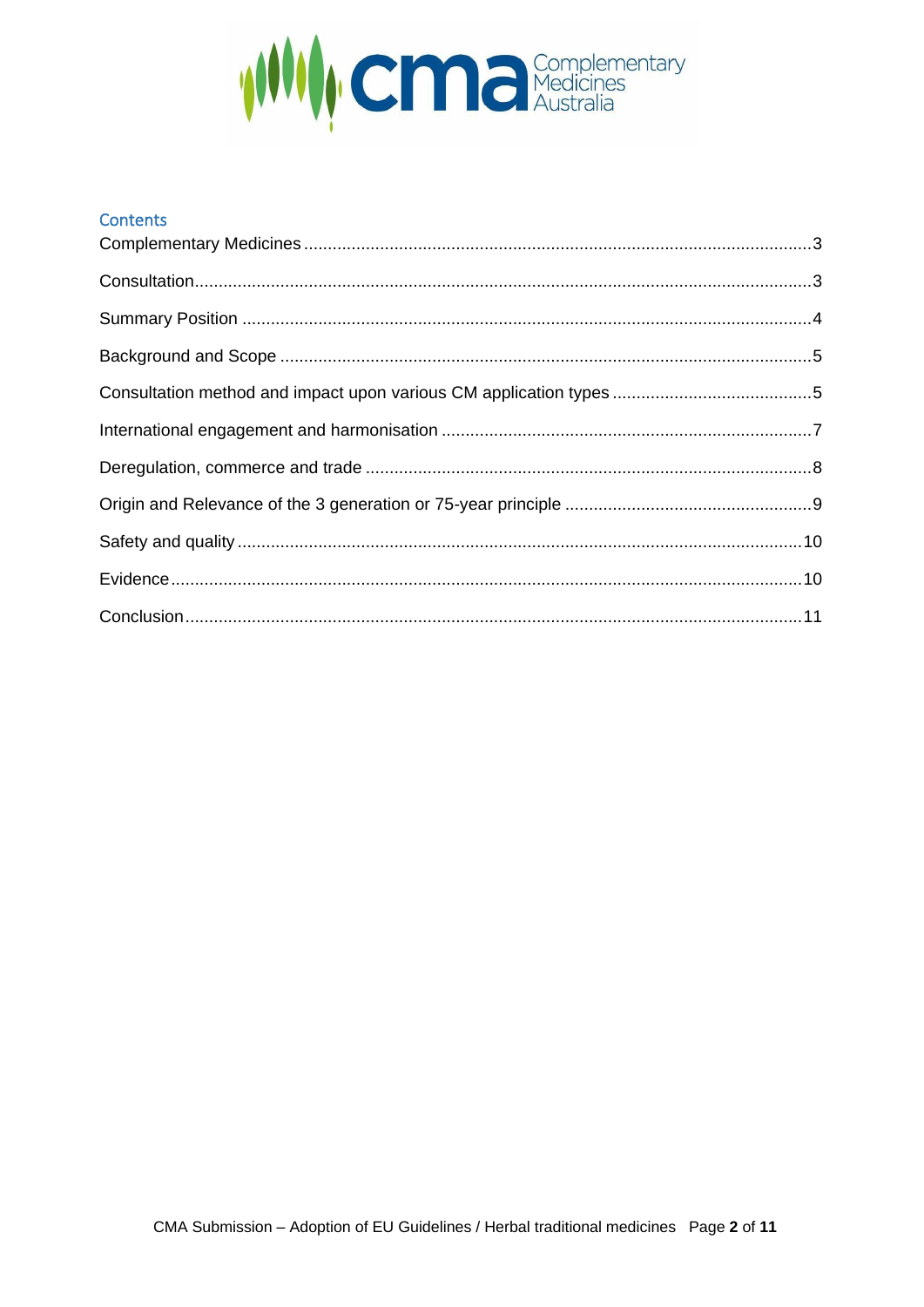

## <span id="page-2-0"></span>**Complementary Medicines**

Complementary Medicines Australia is the leading voice and industry body for manufacturers, raw material suppliers, distributors, consultants, retailers, allied health professionals and educators. CMA members represent over 70% of all product sales and the full value chain in Australia. As the principal reference point for members, the government, the media and consumers, CMA communicate on broad issues relating to the industry.

The complementary medicines sector is well-established, having evolved over the last 30 years to become a world-class industry that supports research, employment and high-skilled advanced manufacturing. High demand for complementary medicine products is driving steady growth, with the industry reaching \$5.2 billion in revenues in 2018. Over the last five years, the sector has achieved \$2 billion in growth, predominantly as a result of strong exports. Australian brands are recognised and trusted internationally, with China importing more complementary medicines from Australia than anywhere else in the world.

The increasing consumer demand for complementary medicines has resulted in the industry becoming a significant pillar in preventative healthcare, both economically and as an employer. Over the last few decades the medicines sector has evolved into a major world-class industry supporting domestic jobs, research, manufacturing and exports.

## <span id="page-2-1"></span>**Consultation**

Complementary Medicines Australia (CMA) welcomes the opportunity to provide comment on the TGA's consultation on adoption of the EU guidelines in Australia for medicines.

Specifically our submission is in regards to the following proposal:

• [EMA/HMPC/104613/2005 Rev. 1 \(pdf,171kb\)](https://www.ema.europa.eu/en/documents/scientific-guideline/draft-guideline-assessment-clinical-safety-efficacy-preparation-european-union-herbal-monographs_en.pdf)

Assessment of clinical safety and efficacy in the preparation of EU herbal monographs for wellestablished and traditional herbal medicinal products

*Annotation:* **The TGA does not consider this guideline to be applicable to complementary medicine applications seeking indications based on established tradition of use. In Australia, an established tradition of use is considered to be three generations of human use, equating to approximately 75 years.**

• [EMEA/HMPC/166326/05\(pdf,155kb\)](https://www.ema.europa.eu/en/documents/scientific-guideline/guideline-clinical-assessment-fixed-combinations-herbal-substances/herbal-preparations_en.pdf) Clinical assessment of fixed combinations of herbal substances/herbal preparations

*Annotation:* **The TGA does not consider this guideline to be applicable to complementary medicine applications seeking indications based on established tradition of use. In Australia, an established tradition of use is considered to be three generations of human use, equating to approximately 75 years.**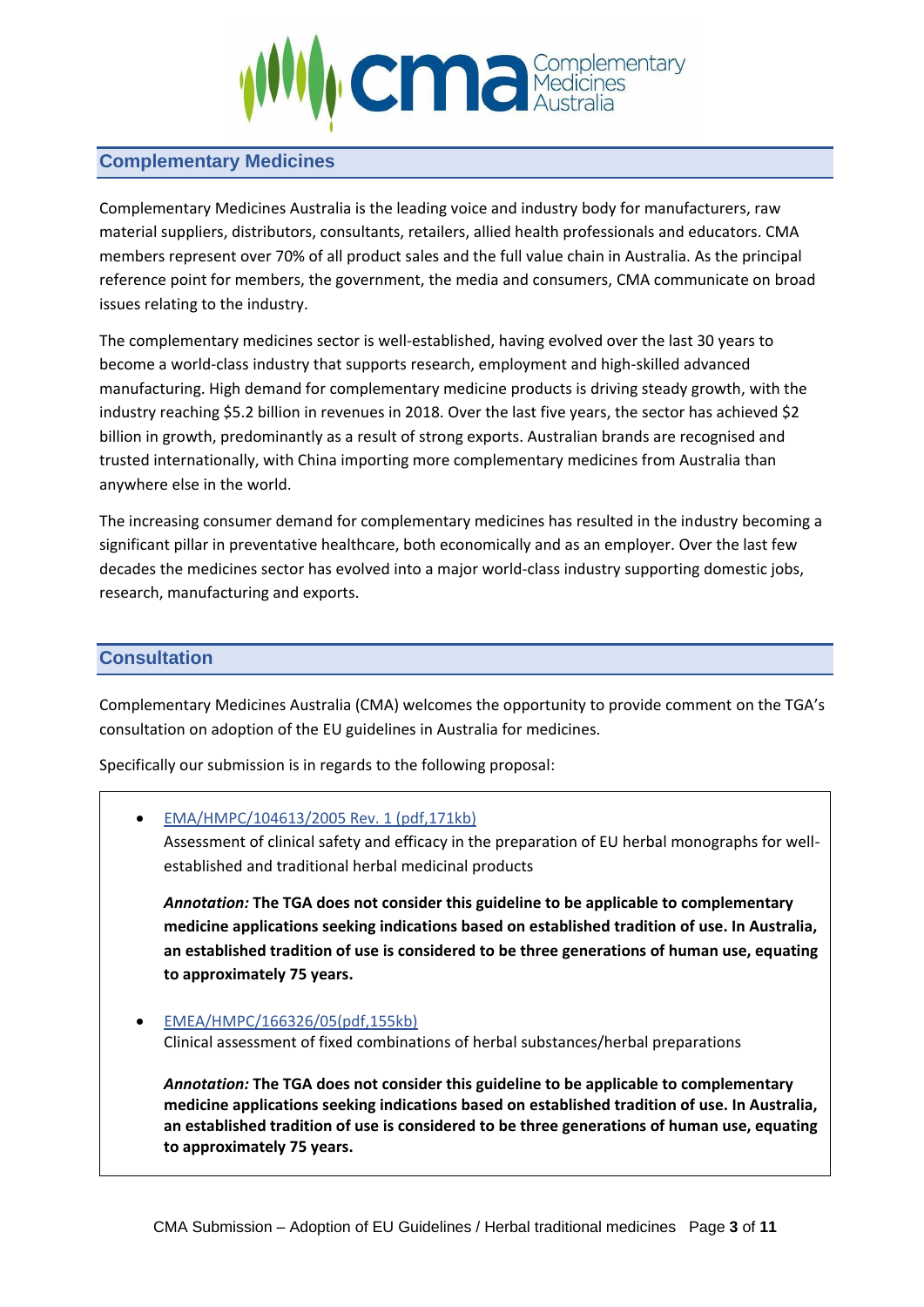

### <span id="page-3-0"></span>**Summary Position**

There are two EU Guidelines relevant to the complementary medicines sector referenced: EMA/HMPC/104613/2005 Rev. 1 and EMEA/HMPC/166326/2005 with the caveat, that these specific guidelines are not relevant to complementary medicines based on the definition of traditional use:

*"Annotation:* The TGA does not consider this guideline to be applicable to complementary medicine applications seeking indications based on established tradition of use. In Australia, an established tradition of use is considered to be three generations of human use, equating to approximately 75 years."

Complementary Medicines Australia has consulted industry members and experts to assess the proposal and subsequently submit that:

- 1) The guidance materials are relevant to the Australian context, and therefore that **the proposed annotations must not be adopted:**
	- Remaining consistent with the TGA's international engagement and harmonisation strategy with comparable regulatory authorities;
	- Meets Government goals regarding the de-regulation agenda of the current Government including the Terms of Reference of the Deregulation Taskforce by the Department of Treasury;
	- Remains consistent with the recommendations set out by the Medicines and Medical Devices Regulation (MMDR) Expert Panel Review;
	- Would improve competitiveness of the Australian complementary medicine sector in an international marketplace;
	- Adoption of the annotation would place Australian complementary medicines both substances and products - at a significant disadvantage relative to Europe, representing an approximately 45 year delay in Australian products relative to Europe, an unnecessary and harmful policy in an increasingly global commerce environment; and
	- Non-adoption of the annotation poses no threat to public health and safety as the EMA is established as a notably safe regulator; the products and substances are low risk in nature; further, substances approve for use in Australia as complementary medicines must undergo additional specific safety and quality evaluation before market supply. The evidence consideration is also of little relevance within a globally harmonised context.
- 2) The three generation/75-year rule relating to an established tradition of use is of arbitrary origin and questionable relevance in the face of respected and authoritative international regulators. The rule is not legislative but was originally implemented as a general guiding principle. It **must be reviewed with the view of discarding this principle** in favour of alignment with international comparable regulatory authorities, particularly Europe and Canada. This is congruent with the current TGA activities of reviewing the Evidence Guidelines for Listed medicines, and the de-regulatory measures referred to by both MMDR reforms and the Government's Deregulation Taskforce.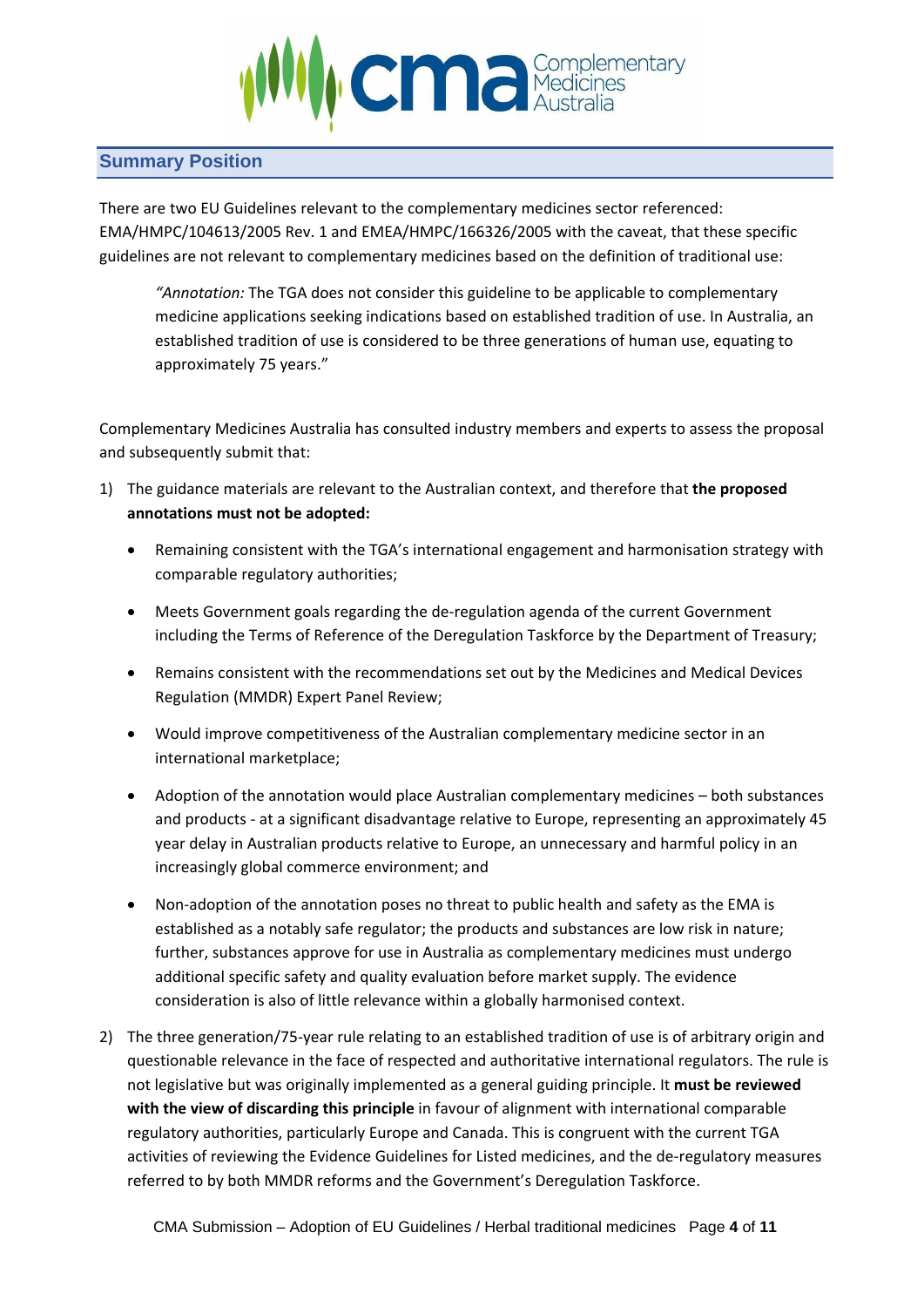

## <span id="page-4-0"></span>**Background and Scope**

#### **Background to EU guidelines in Australia:**

As stated on the TGA website, 'while EU and ICH technical Guidelines adopted in Australia are generally not mandated in Australian legislation they provide guidance to sponsors to assist them to meet the legislative requirements…' (https://www.tga.gov.au/publication/scientific-guidelines ).

The 26BB permissible ingredients determination is not used to specify requirements to comply with EU Guidelines per se. Specific requirements that are outlined in scientific guidelines may be included in the 26BB list at a future date, where the requirements are considered necessary to maintain the quality and/or safety of an ingredient.

Our guidance material (eg. Australian regulatory guidelines for complementary medicines (ARGCM)) advises that sponsors should refer to certain guidelines to assist them to meet their legislative requirements, with regard to quality and safety for example.

For registered medicines (including complementary), under paragraph 25(1) the Act the delegate is required, when evaluating an application for registration, to consider:

'...whether the quality, safety, and efficacy of the goods for the purposes for which [the goods] are to be used have been satisfactorily established.'

Australia-specific guidelines and adopted EU and ICH guidelines describe the kind of data and information to be included in each Module of a dossier to demonstrate quality, safety, and efficacy. If the dossier does not contain all of this information, the TGA may not be able to determine whether the quality, safety and efficacy of the medicine has been satisfactorily established. See https://www.tga.gov.au/book-page/mandatory-requirements-1 for more information (scroll down to subsection Australia-specific and adopted European Union and ICH guidelines).

#### **Scope of feedback within this submission**

The EMA documents provide guidance on the types of indications and what can be claimed. With the Permissible Indications Determination and other specific guidance for Listed (Assessed) medicines applicable in Australia, CMA will not comment on these details. Both EMA guidelines draw distinction between 'well-established use" and "traditional use". CMA will limit its commentary to those matters related to traditional medicines.

## <span id="page-4-1"></span>**Consultation method and impact upon various CM application types**

The consultation does not clarify the scope or effect of the annotation upon the different application types for complementary medicines.

CMA are concerned that, unlike other EU guideline adoptions which are for a straight-forward adoption, the relevance and impact of the proposed annotations to the complementary medicine industry have complex interrelation with complementary medicine regulation which have not not been adequately described in the consultation. Consequently, CMA are concerned that industry stakeholders have not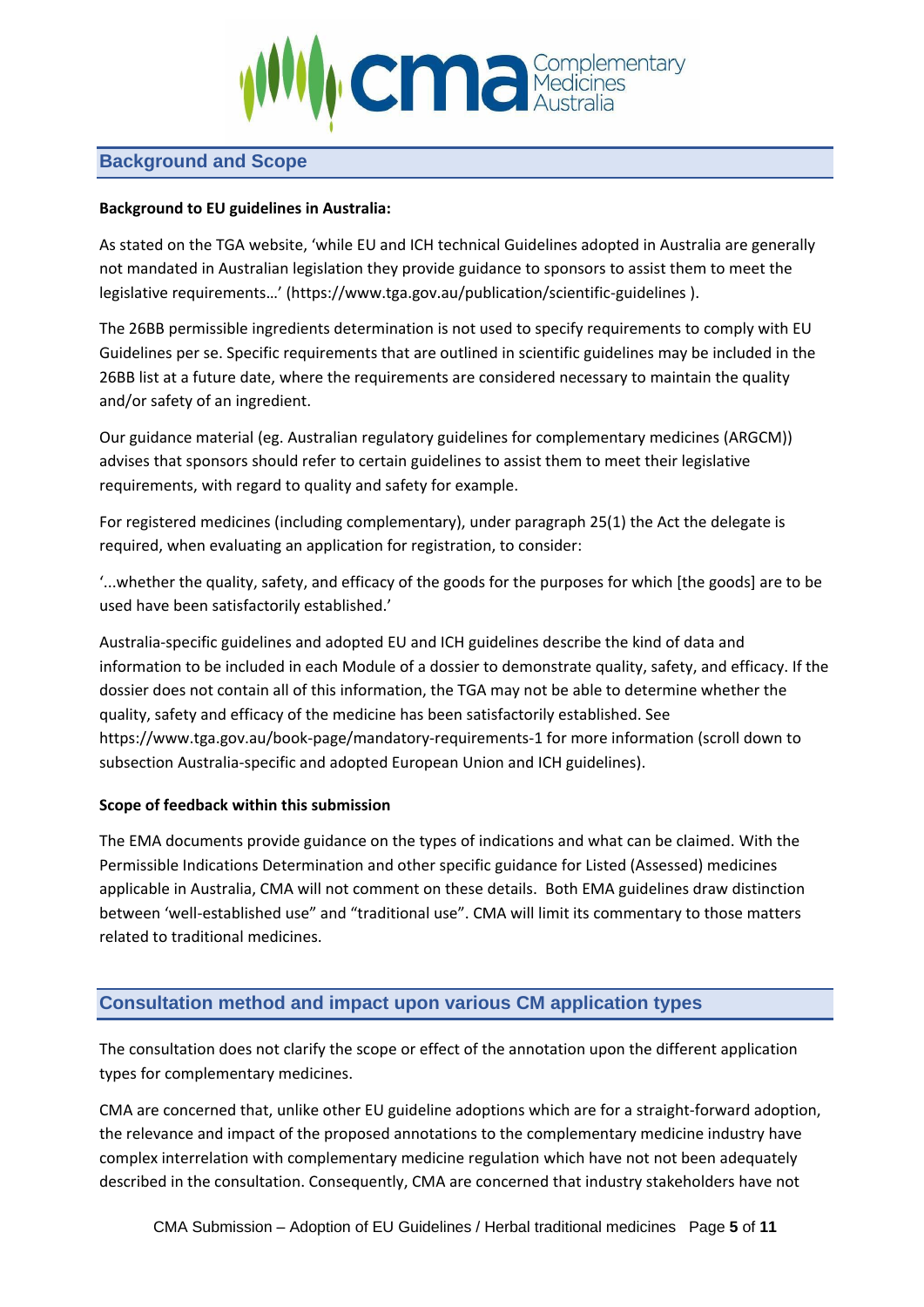

been fair and adequate opportunity to assess the potential meaning, impacts and effect of the proposal upon complementary medicine applications of all types and categories.

The effect described below is the presumed effect upon various complementary medicine application types. We welcome further specificity on the intended effect and additional downstream effects of further adoption into other documents, if relevant.

#### **1) Impact of Adopting the Annotation for New CM Substance Applications**

In order to be assessed as a new substance application for complementary medicines, a substance must be a complementary medicine (Therapeutic Goods Regulations 1990):

*RCM1 application* means an application made under section 23 of the Act to register a **complementary medicine**

*complementary medicine* means a therapeutic good consisting wholly or principally of 1 or more designated active ingredients, each of which has a clearly established identity and **a traditional use**.

*traditional use*, for a designated active ingredient, means use of the designated active ingredient that:

(a) is well documented, or otherwise established, according to the accumulated experience of many traditional health care practitioners over an extended period of time; and (b) accords with well-established procedures of preparation, application and dosage.

The 3 generation/75 year rule is not legislative, and CMA oppose it becoming so, considering that's its inclusion appears to be an arbitrary agreement for general guidance purposes at the time due to the absence of other guidance or international harmonisation at the time of its inception.

In respect of new substance applications, the definition of traditional use must be aligned in policy with international regulators, thus, the annotation must not adopted. Adoption of the annotation will mean that new substances which have a tradition of use in Europe that align with the EU guidelines will not be assessable as in ingredient available for use in Listed or Listed (Assessed) Medicines in Australia until the full 75 years has passed.

This will result in Australia lagging behind global competitors by up to 5 decades for many substances to even gain market entry, without a justifiable reason, which is unacceptable from a Government red-tape and de-regulatory perspective particularly as health and safety will not be impacted.

#### **2) Impact of Adopting the Annotation for Listed Medicines (evidence assessments)**

The use of European Union (EU) and ICH guidelines adopted in Australia and other Australia-specific guidelines is not mandated in the legislation in relation to listed medicines. Therefore it is our understanding that the requirements specified in an EU guideline cannot be enforced unless failure to meet requirements in the guidelines also results in a breach of Australian Therapeutic Goods legislation.

Despite this, it is apparent that the adoption of the annotation will also result in the adoption of this policy into the Evidence Guidelines for Listed Medicines, and that certain high quality sources of traditional evidence for complementary medicines such as the EMA monographs or Health Canada monographs will become unavailable for use by Listed medicine sponsors. In a rapidly increasing global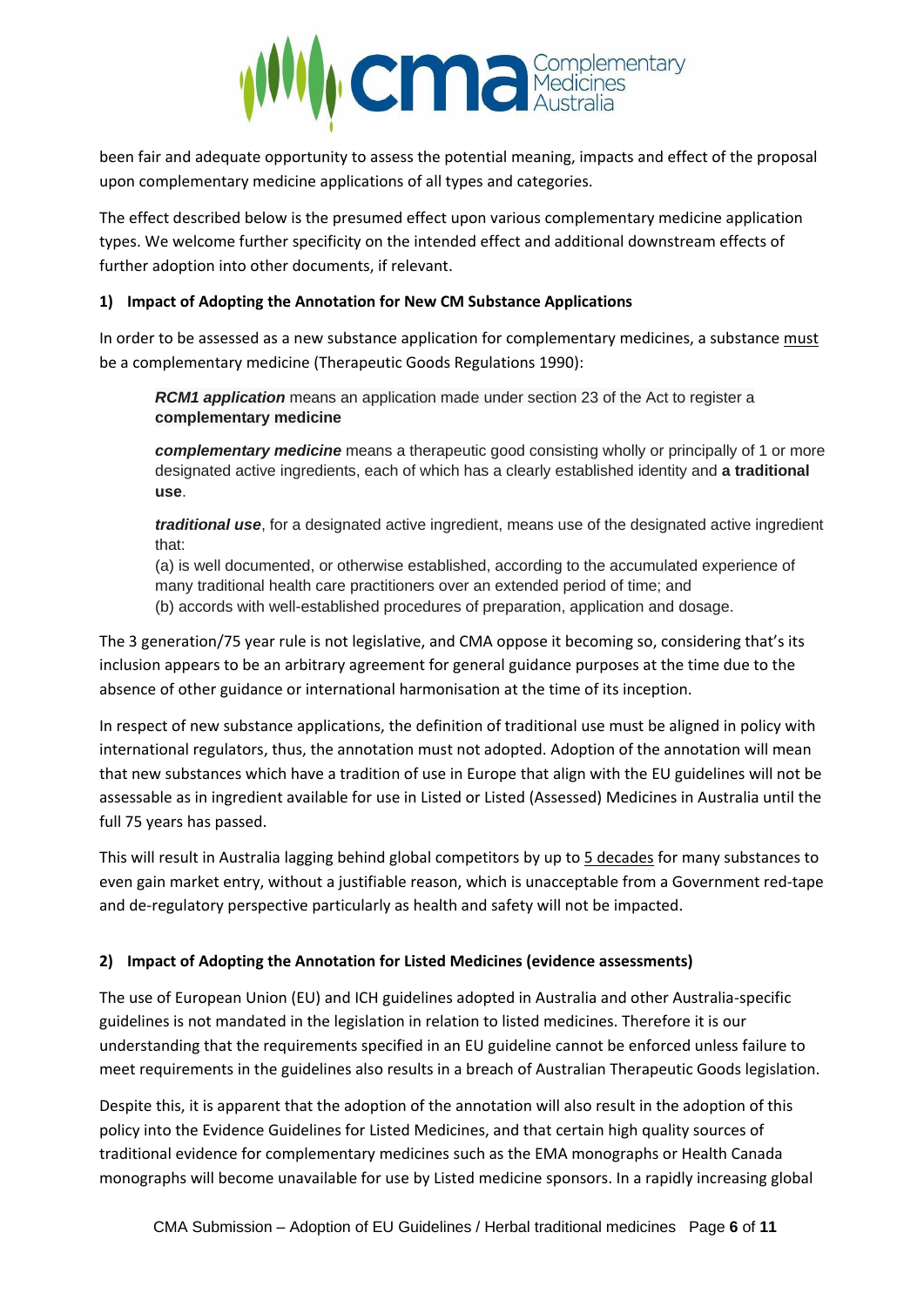

commerce environment, this would constitute a grossly unreasonable regulatory barrier for Australian businesses relative to international dietary supplement companies, many of whom do not adhere to the same high standards of GMP and quality standards for both substances and finished products which Australian medicines are required to comply with.

#### **3) Impact of Adopting the Annotation for Listed (Assessed) or Registered Complementary Medicines**

Whilst the impact for these medicines is expected to be lower as the key indication is based on scientific evidence, there are other traditional evidence indications that may be considered in applications. The expected impact on these medicines would be the same for:

Item 1) in respect of Listed (Assessed) Medicines, as important and globally relevant substances would not be available for this category of goods;

Item 2) in respect of applications that include traditional indications.

## <span id="page-6-0"></span>**International engagement and harmonisation**

Alignment with EMA guidance materials (non-adoption of the annotation) is in keeping with:

- The third key goal of the TGA international Engagement Strategy 2016 2020 objective: "participation in work sharing and convergence of activities".
- In considering the case for regulatory reform, the MMDR Expert Panel commented on the benefits of harmonising international regulatory frameworks, noting that there are benefits for consumers and efficiencies for industry from greater harmonisation. The Panel concluded that allowing for greater flexibility in approval pathways for medicines and medical devices, including greater use of overseas assessment reports and provisional approvals, would expedite access to market without compromising the safety, quality and efficacy or performance. Numerous MMDR recommendations in respect of complementary medicines go on to recommend the utilisation of reports by comparable overseas regulators, of which the EMA is one of the most notable. The Government accepted the recommendations. The introduction of the annotation is against the spirit of the MMDR reforms and recommendations, despite the 75 year guiding only being an approximation developed very early in the days of complementary medicine evidence reviews in Australia. The 75-year guidance does not have any meaningful origin, basis, or international recognition and should be viewed as such within the wider regulatory content.
- Maintaining harmony with international initiatives on traditional medicines, including the World Health Organisation's Traditional Medicine Strategy 2014-2023, and the IRCH – International Regulatory Cooperation for Herbal Medicines.

One such activity has been the adoption of guidelines published by equivalent or comparable overseas regulators to increase business efficiencies by reducing duplication of effort.

CMA notes that the Australian regulatory environment for listed complementary medicines, is not based on a monograph system such as that of the EMA, however EMA guidelines are already considered adequate substantiating evidence for listed complementary medicines and may also constitute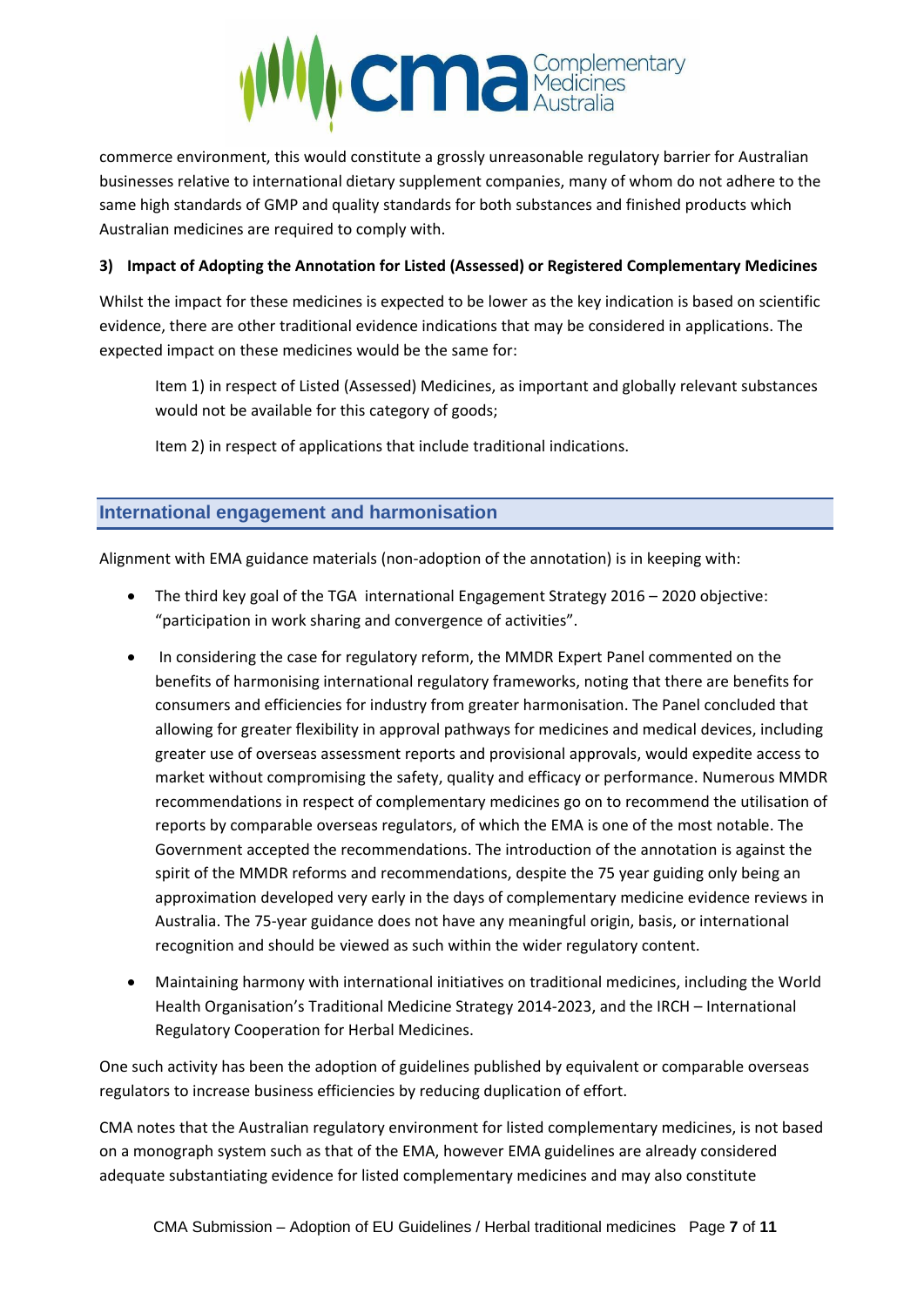

supporting evidence in Listed Assessed, Registered complementary medicine and new substance applications.

Guidance materials are used to assess applications for EMA herbal medicine monographs and herbal medicine product. The monographs contain the Committee of Herbal Medicine Products (HMPC) opinion on actions, indications, safety information and interactions. In the European system traditional use constitutes at least 30 years of use preceding the date of application (with at least 15 years of that time has to be demonstrated use within the EU).

The Australian *Guidelines on the Evidence Required to Support Indications for Listed Complementary Medicines* (Evidence guidelines), state that applicants wishing to make traditional claims must be able to demonstrate 3 generations or 75 years of use. This duration is more than twice that required in the EU.

The TGA has been moving increasingly toward harmonisation with the EU, whose reference standards, guidance and reports are already well regarded and adopted in the form of existing EMA guidelines, the European Pharmacopoeia and assessment reports comparable overseas regulators. EMA monographs may be used as substantiating evidence for listed medicines. The Australian requirement of 75 years is vastly out of step, as is a proposal that EMA guidance is not applicable based on this disparity.

Recommendation 46 of the Review of Medicines and Medical Devices Regulation (MMDR) recommends that the TGA develop or adopt from comparable overseas regulators efficacy monographs for commonly used ingredients in listed medicines. Harmonising with the EMA criteria for traditional use would ease such a transition in the future, should the TGA choose adoption of herbal EMA monographs.

Further still, if the TGA were to accept 30 years as evidence of tradition of use, and move toward a monograph system similar to that of the EMA, the sharing and application of information and resources could occur in both directions between regulators, thus fulfilling on the objective of the International Engagement Strategy.

## <span id="page-7-0"></span>**Deregulation, commerce and trade**

The Deregulation Taskforce was established in 2019 primarily to implement the deregulation agenda in the business arena by identifying and removing unnecessary barriers to growth, investment and job creation.

The Deregulation Taskforce have been charged with focusing on the regulatory burden for food manufacturers. Whilst complementary medicines are regulated as a medicine in Australia, many companies export to countries where the same product is regarded as food, or are competing with global food and nutrition businesses who sell comparable products as foods (dietary supplements) – for both Australian and international consumers.

In order to export to many countries, products must already be listable in Australia. That is, contain listable ingredients, which could be substances that rely upon a tradition of use. If a substance needs to demonstrate a far longer period of use before it can even be included in a medicine, this radically reduces innovative capacity and commercial competitiveness for Australia in an international marketplace.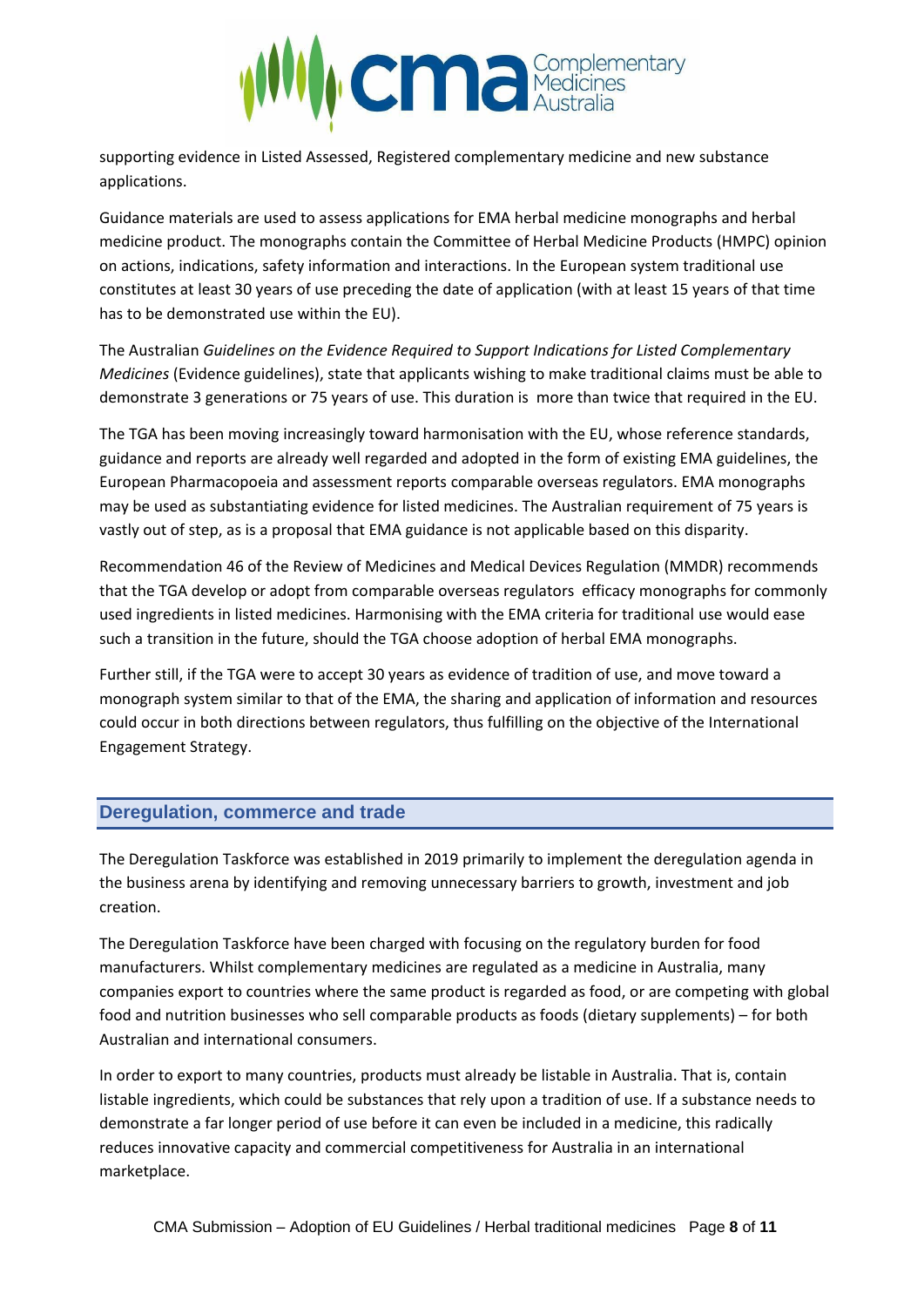

If Australian applicants are required to apply 75 years of traditional use before a new substance application can be made relative to Europe where this is 30 years, it introduces an immediate delay (of 45 years) for Australian product to enter the market place. This type of disparity stifles competition in a highly competitive international marketplace, impacting commerce, trade and investment, without any particular purpose other an arbitrary agreement made during the 1980's or 90's in the absence of other criteria.

Harmonising with the EMA criteria for traditional use is congruent with the TGA's own international engagement strategy, the Australian Government's economic and commercial objectives to reduce unnecessary regulatory burden.

## <span id="page-8-0"></span>**Origin and Relevance of the 3 generation or 75-year principle**

The consultation raises the question of both the origin and relevance of the 3 generation/75 year rule, if it is to be used as exclusionary criteria for the assessment of both new substance applications and evidence for complementary medicine products.

Members of Complementary Medicines Australia with decades-old service to the industry and engagement on Government policy (both before, during and after the inception of the Therapeutic Goods Act) recall that this was an in-principle agreement between the TGA and the industry in the absence of any other guidance or relevant principles at that time.

Importantly, it was designed as a general guiding principle, not as a hard and fast rule to be applied in all contexts. In other words, if there was suitable information to suggest that the 75-years was not necessary, that could be taken into consideration during an assessment. This would include the fact that international regulators may use different principles but are nonetheless suitable and reliable sources of information for the purposes of assessing complementary medicines.

Further, at that time, international alignment with similar regulations, and global trade and commerce matters, were not key factors, if considered at all. The global commerce environment at the time was also of far less relevance, with low amounts of exports occurring at the time and low importation of international competitor products by Australian consumers from e-commerce websites (which barely existed at that time). These matters did not figure prominently then as they do today. It is critical to apply the lens of the origin of the guiding principle against the modern-day context of regulation and trade.

In this context, a search of the relevance of this principle does not lead to any material that could be considered to be of such supportive significance of this principle to mandate the adoption of this principle as a rule upon which data from highly respected international regulators could be refused as irrelevant to the criteria for complementary medicine assessments of all types.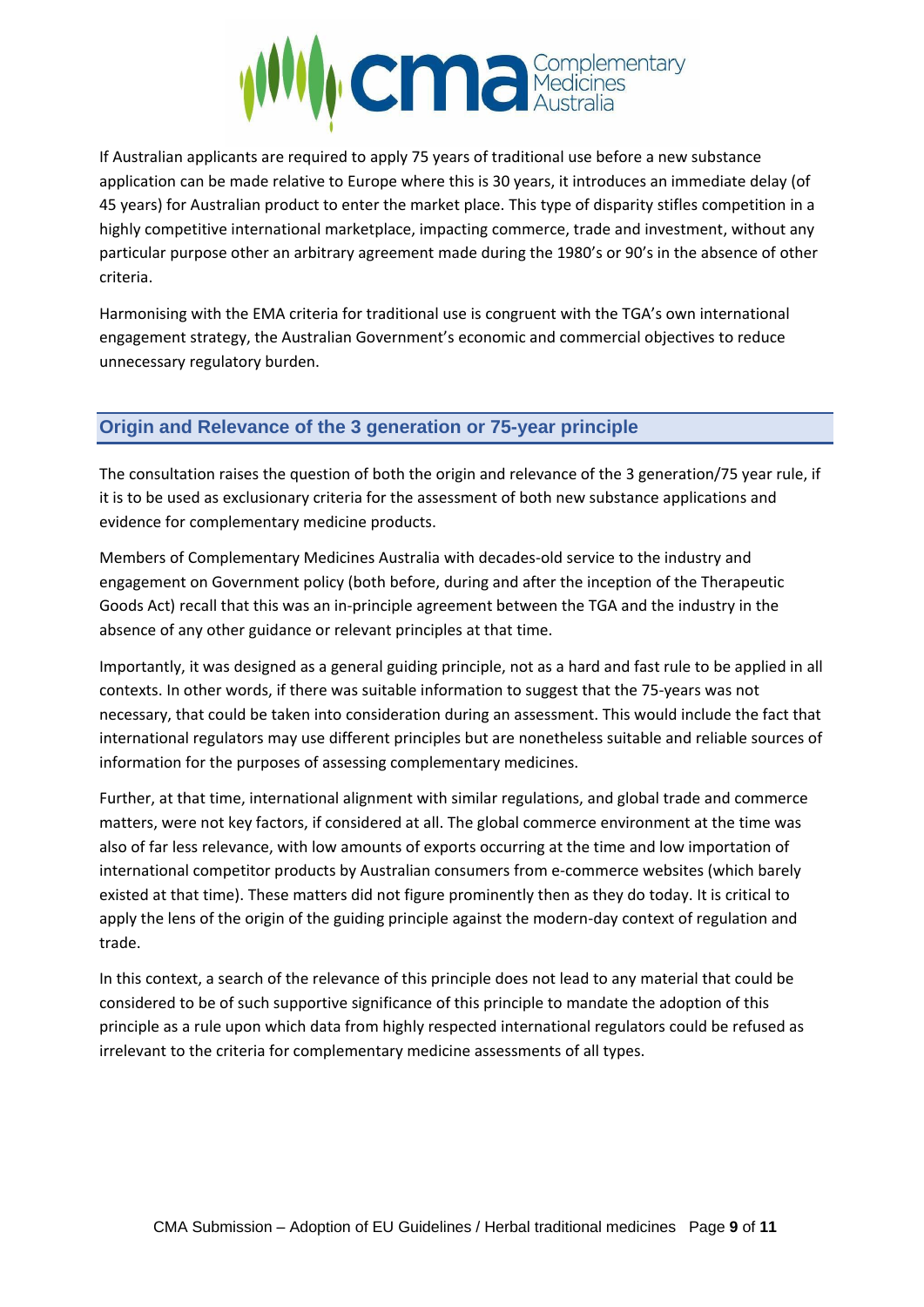

## <span id="page-9-0"></span>**Safety and quality**

The EMA has a highly commendable record as an expert medicine regulator and accordingly is recognised as one of seven comparable overseas regulators (COBs) which have met the rigorous criteria set by the TGA. The TGA accepts evaluation reports for prescription and other registered medicines from the EMA.

The EMA monographs are designed for the monograph based regulatory model of the European Union. Within this framework, the distinction between well-established use (15years) and traditional use (30 years) is part of the initial process to determine whether an ingredient is eligible to be classified in either of these ways. That is, if a substance does not satisfy the 30-year criteria it cannot progress through the evaluation process any further. If a substance does meet the criteria, it is then subject to rigorous safety and toxicity evaluation regarding its intended use. In either scenario, public interest is protected through process.

If the new substance meets the criteria for evaluation as a complementary medicine substance evaluation in Australia referred to on page 6 of this submission based on an agreement that the 30-year rule established by EMA is acceptable and relevant, Australian substances may then proceed to evaluation, however, safety and quality evaluation is still required. Thus, non-adoption of the annotation does not create any public health or safety concern.

Therefore CMA finds that adoption of the EMA guidance used to form EMA herbal monographs, would only strengthen the current regulatory framework and decrease unnecessary regulatory barriers for Australian businesses in respect of global competition and innovation.

## <span id="page-9-1"></span>**Evidence**

As mentioned previously, the expected flow-on impact of adopting this annotation, and further adoption through the TGA Evidence Guidelines for listed and/or listed (assessed) medicines, is expected to be extremely onerous and create significant regulatory barriers for the Australian industry, both within in Australia, as well as internationally.

Recently, the TGA have focused on the nature of various herbal preparation types. In Europe, Western Herbal Medicine is used extensively in a number of countries, such as Germany and Switzerland. Herbal extracts are continually undergoing methodology refinement, but have so more than ever during the 20<sup>th</sup> century, and are also increasingly likely to use other herbs that have been adopted from other non-European countries. It is not unreasonable to expect that Western Medical Herbalists within this context may well find that 30 years of use is sufficient to establish its therapeutic relevance and benefit, recognised by EMA as the regulatory body. In the absence of any information that there is an issue in Europe with that approach, and in the absence of any information to suggest that 75 years is necessary or has a critically meaningful underpinning, it is appropriate to continue with all aspects of international alignment with EMA and other comparable National Regulatory Authorities.